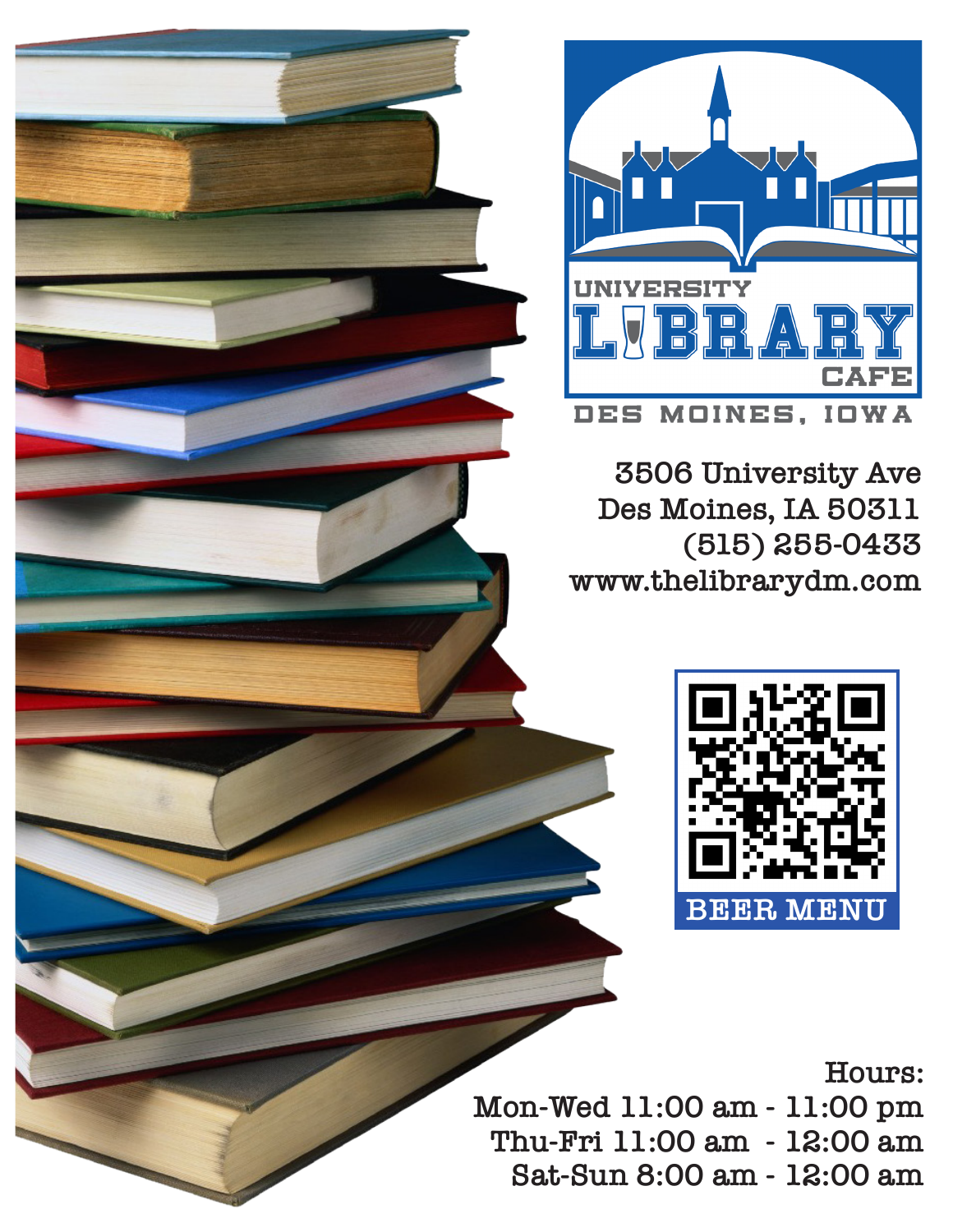# **Nachos.**

# **Library Nachos 10.99**

Fresh flour tortillas topped with pinto beans, shredded cheddar cheese, Monterey cheese sauce, salsa, mild banana pepper rings, pico de gallo and sour cream.

Add Cheeseburger, Chicken, Roast Beef, Bacon or Corned Beef for \$3

# **Appetizers.**

| <b>Wings</b>                                                  | 13.99 |
|---------------------------------------------------------------|-------|
| A pound of wings tossed in your choice of our                 |       |
| homemade buffalo sauce, sweet BBQ sauce or                    |       |
| Mo'Rub BBQ Dry Rub.                                           |       |
| <b>Fried Cheese Curds</b><br>Cheese curds battered and fried. | 9.99  |

**Fried Pickles 8.99** Breaded dill pickle chips served with ranch.

# **Library Poutine 11.99** French fries and cheese curds topped with roast beef and gravy. **Homemade Onion Rings 9.99**

A large basket of thin sliced yellow onion rings, hand breaded and fried.

#### **Chili Cheese Fries 8.99** French fries piled high with cheese and chili.

# **Soups & Salads.**

| <b>Homemade Chili</b>                             | Cup 3.99 Bowl 4.99 |  |
|---------------------------------------------------|--------------------|--|
| <b>Homemade Chicken Soup Cup 3.99 Bowl 4.99</b>   |                    |  |
| <b>Dinner Salad</b>                               | 7.99               |  |
| Iceberg lettuce, carrots and tomatoes topped with |                    |  |

shredded cheese. Add chicken for \$4 or ham for \$3.

# **Sides.**

| <b>Cottage Cheese</b>               | 2.99 |
|-------------------------------------|------|
| <b>French Fries</b>                 | 2.99 |
| <b>Potato Chips</b>                 | 1.99 |
| <b>Side Salad</b>                   | 2.99 |
| <b>Homemade Macaroni and Cheese</b> | 3.99 |
| <b>Homemade Onion Rings</b>         | 3.99 |

#### **Club Salad 11.99**

Iceberg lettuce, carrots and tomatoes topped with grilled chicken, bacon, and shredded cheese.

#### **Dressings**

Raspberry Vinagrette, Honey Mustard, Blue Cheese, 1,000 Island, Ranch, Italian, French

# **Beverages.**

| <b>Coke, Diet Coke, Sprite, Fresca</b><br>Mr. Pibb, Lemonade, Tea | 2.99         |
|-------------------------------------------------------------------|--------------|
| <b>Red Bull (Regular or Sugar Free)</b>                           | 3.00         |
| <b>Millstream Root Beer 20oz</b><br>Refill                        | 4.00<br>2.00 |
| <b>Friedrich's Nitro Cold Press Coffee</b>                        | 7.00         |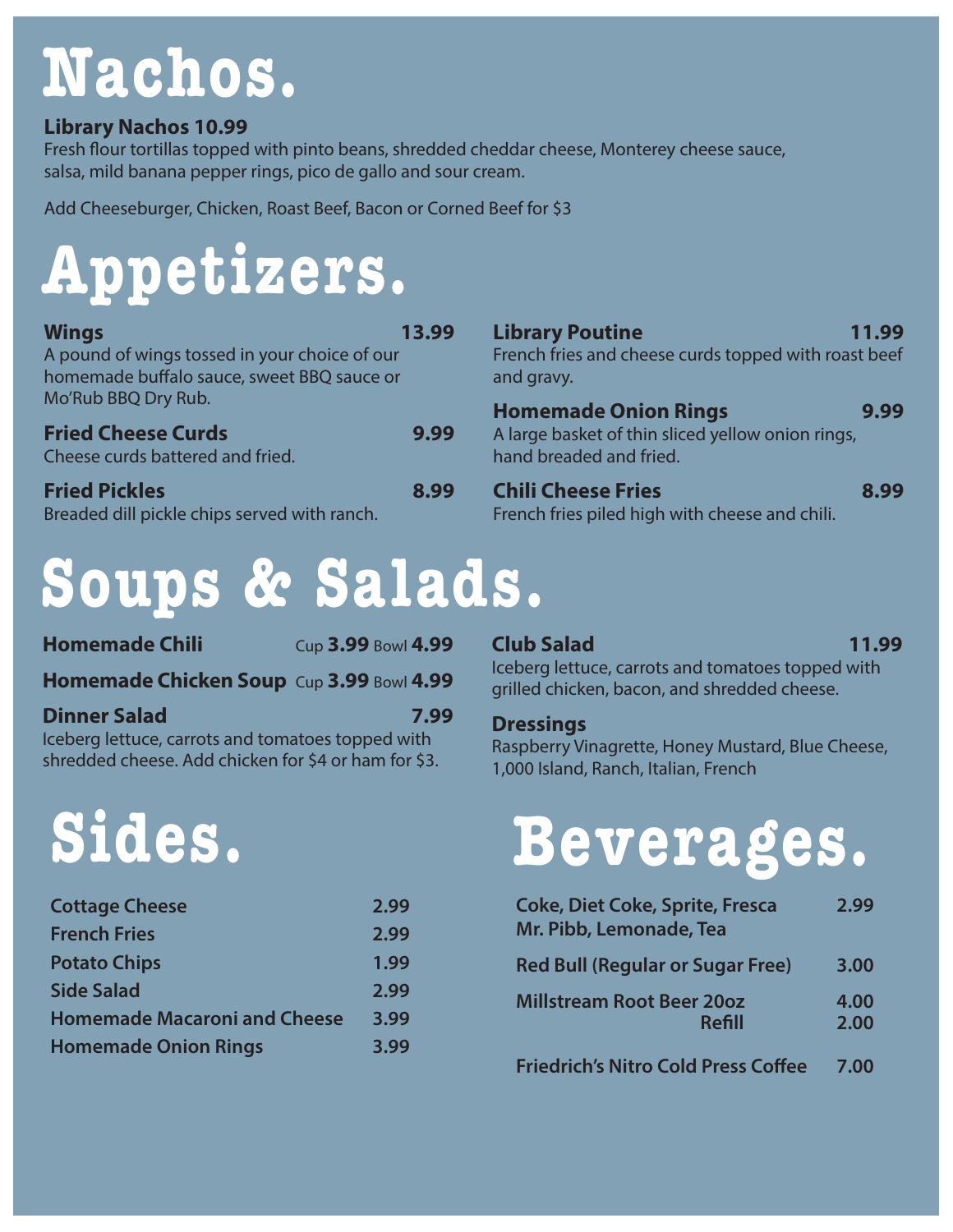# **Sandwiches & Entrees.**

All sandwiches come with one side. \$1 extra for Mac and Cheese, Onion Rings or cup of Soup or Chili.

# **Breaded Chicken & Bacon Sandwich 12.99**

Breaded chicken breast served on a fresh roll with Swiss cheese, bacon, lettuce, tomato and mayonnaise.

### **Corned Beef on Rye** 11.99

Our seasoned and slow cooked corned beef piled high with stone ground mustard on rye bread.

## **French Dip 13.99**

Our freshly sliced roast beef topped with mozzarella and served on a toasted hoagie with au jus. Add grilled peppers and onions for \$1.

# **Havarti Grilled Cheese** 9.99

A mix of American and Havarti cheeses. Havarti is a creamy, semi-soft cheese developed first in Denmark by Hanne Nielsen. Add ham, turkey or bacon for \$3.

# **Library Vegetarian Melt 9.99**

Sauteed veggies, Cabra Blanca cheese and hummus on Texas Toast.

# **Meatloaf Sandwich 11.99**

Our house ground hamburger mixed with celery and onion and topped with our homemade meatloaf sauce. Try adding Des Moines' Cheese Shop cheese for \$3. Add bacon for \$3.

### **Reuben 12.99**

Our slow roasted corned beef topped with sauerkraut, Swiss cheese, and 1000 Island dressing.

# **Sausage Sandwich 12.99**

Our traditional house made Sicilian mild sausage link butterflied and grilled. Topped with caramelized onions, roasted red peppers, homemade marinara and mozzarella cheese served on a fresh hoagie.

### **Tenderloin Sandwich 12.99**

Hand breaded pork tenderloin topped with lettuce, tomato, pickle, onion and served on a fresh bun.

# **Turkey Sandwich 12.99**

Turkey breast, slow cooked in a seasoned broth sliced and placed on a fresh hoagie bun with bacon, Havarti cheese, lettuce, tomato and mayo.

## **The Breakfast Club\* 12.99**

Ham, turkey, bacon, salsa and egg on Texas Toast.

# **Chicken Strip Basket 12.99**

Three chicken strips served on top of Texas toast and served with fries.

**Homemade Macaroni and Cheese 9.99**

Homemade, special classic recipe. Add Chili or Bacon for \$3.

# **Cheeseburger\* 10.99**

Our half pound specially mixed fresh ground beef patty topped with cheese on a bun.

#### **Library Burger\* 11.99** Our cheeseburger topped with lettuce, tomato,

pickles, onions and mayo.

# **Bacon Cheeseburger\* 13.99**

Our cheeseburger topped with bacon.

# **Chili Cheeseburger\* 11.99**

Our cheeseburger topped with our homemade chili and cheese.

# **Peanut Butter Bacon Burger\* 13.99**

Half pound patty topped with peanut butter and thick cut bacon served on a bun.

**BULGCCC** All burgers come with one side. Add bacon for \$3. Sub veggie patty for \$2.<br>
All burgers come with one side. Add bacon for \$3. Sub veggie patty for \$2. \$1 extra for Mac and Cheese, Onion Rings, or Cup of Soup or Chili.

# **Double Cheeseburger\* 14.99**

Two of our half pound, specially mixed, fresh ground beef patties topped with cheese on a bun.

# **Bookworm Burger\* 13.99**

Patty topped with cheese, bacon, mac & cheese, lettuce and tomato, served on Texas Toast.

# **Jalapeño Havarti Burger\* 11.99**

Our half pound ground beef patty topped with jalapeños & Havarti cheese on a bun.

# **Cheese Shop Cheeseburger\* 13.99**

Half pound specially mixed fresh ground beef patty with The Cheese Shop cheese on a bun.

# **Veggie Burger\* 11.99**

A quarter pound all vegetable patty topped with your choice of cheese, lettuce, tomato, pickle, and onion served on a bun.